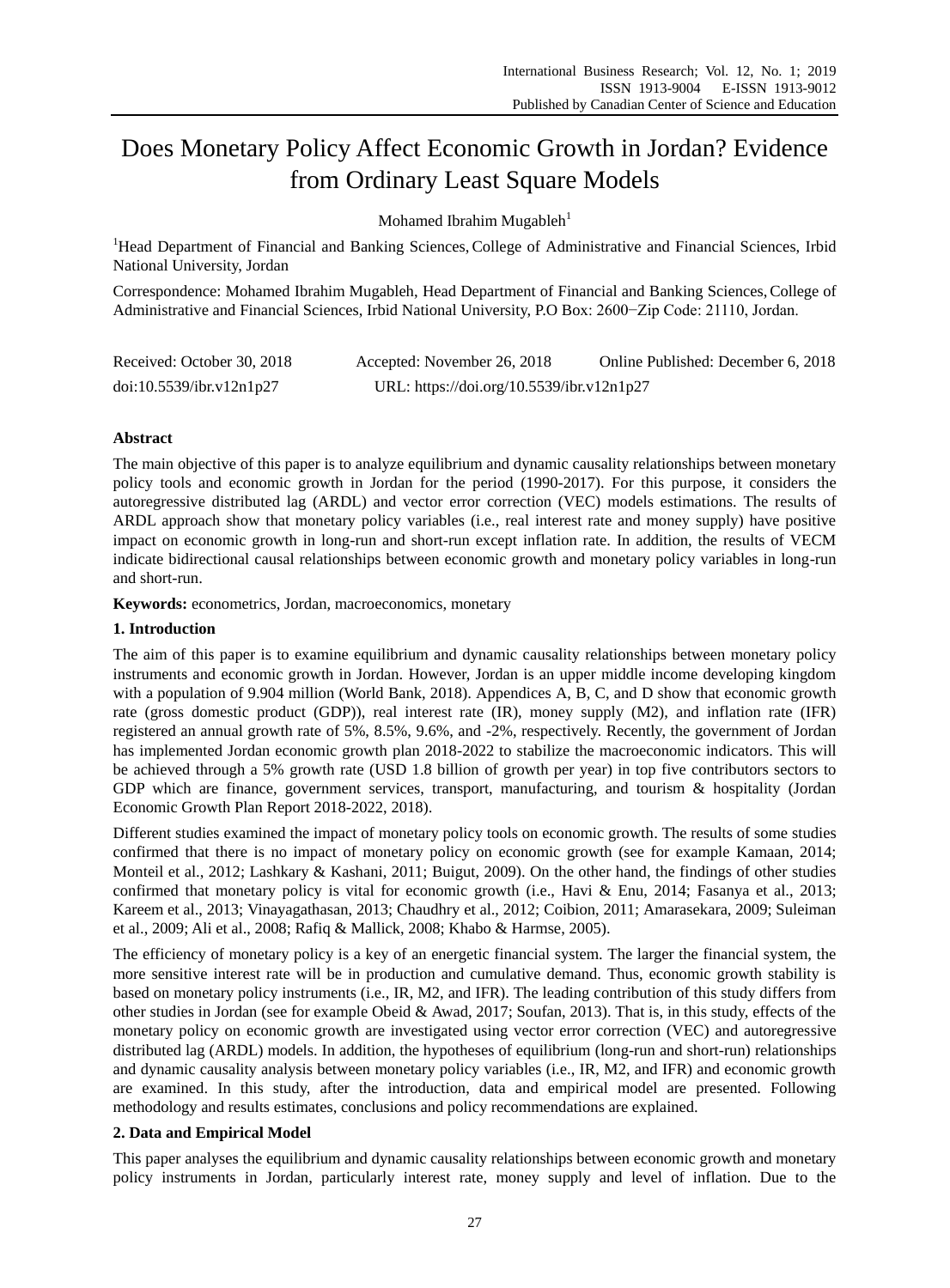availability of data, the range of the analysis will be annual time-series data for the (1990-2017) period, establishing a small sample size of 28 observations. The GDP in local currency unit (i.e., Billions JD) is used to measure economic growth in Jordan.

Interest rate (IR) is a major monetary policy instrument and measured by real interest rate. The money supply is measured by the broad monetary aggregate (M2, Billions JD) as a proxy of the total monetary aggregates available in the Jordan's economy. Inflation rate (IFR) refers to consumer prices (annual %). Data used in this study is taken from the World Bank (2018). The variables are transformed into a natural logarithmic form (i.e., LogGDP, LogIR, LogM2, and LogIFR).

Following the analysis of Akapler and Duhok (2018), the empirical model is formulated as the following:

$$
LogGDP_t = \beta_0 + \beta_1 LogIR_t + \beta_2 LogM2_t + \beta_3 LogIFR_t + \varepsilon_t
$$
\n(1)

Where,  $\varepsilon_t$  is the residual term distributed with zero mean and constant variance  $(\varepsilon_t \sim N(0, \sigma^2))$ . Based on financial and economic theories, the signs of coefficients are expected to be as follows:  $β_1$ ,  $β_2 > 0$ , and  $β_3 < 0$  (see, *inter alia*, Friedman, 1970; Mundell, 1963; Fisher, 1930; Keynes, 1930).

#### **3. Methodology and Results Estimates**

#### *3.1 Unit Root, Co-integration, and Equilibrium Relationships*

This paper employs the ARDL approach proposed by Pesaran et al. (2001) to examine equilibrium relationships between monetary policy variables (i.e., IR, M2, and IFR) and GDP. Before estimating the ARDL approach, it is necessary to test unit root and co-integration. Table 1 shows that the variables are stationary at the first difference (i.e., I(1)). The advantage of the ARDL approach is that it allows the nonlinear relationship among the GDP, the

1R, the M2, and the IFR. The model is specified as follows:

\n
$$
\Delta LogGDP_{t} = \alpha_{0} + \alpha_{1t} LogGDP_{t-1} + \alpha_{2t} LogIR_{t-1} + \alpha_{3t} LogM2_{t-1} + \alpha_{4t} LogIFR_{t-1} + \sum_{s=0}^{h} \alpha_{5s} \Delta LogGDP_{t-s} + \sum_{s=0}^{h} \alpha_{5s} \Delta LogGDP_{t-s} + \sum_{s=0}^{h} \alpha_{5s} \Delta LogIFR_{t-s} + \sum_{s=0}^{h} \alpha_{8s} \Delta LogIFR_{t-s} + \varepsilon_{t}
$$
\n(2)

Where  $\Delta$  is a lag operator;  $\alpha_0$  is constant;  $\epsilon_t$  is assumed to be N  $(0, \sigma^2)$ ;  $\alpha_1 \alpha_2 \alpha_3 \alpha_4$  are for long-run estimates, while other coefficients:  $\alpha_5 \alpha_6 \alpha_7 \alpha_8$  are for short-run estimates. For ARDL approach, the first step is to test Eq. (2) by ordinary least square. The null hypothesis of no co-integration is H<sub>0</sub>:  $\alpha_1 = \alpha_2 = \alpha_3 = \alpha_4 = 0$  against alternative H<sub>1</sub>:  $\alpha_1 \neq \alpha_2 \neq \alpha_3 \neq \alpha_4 \neq 0$ . The bounds F-statistics test is used to check the existence of co-integration among variables. Critical values for F-statistics test are given by Pesaran and Pesaran (2009). Pesaran et al. (2001) argued that if the calculated F-statistics value is higher than the upper bound, i.e.,  $I(1)$ , then, the  $H_0$  of no co-integration is rejected and concludes the existence of co-integration. If the calculated F-statistics value is below the lower bound, i.e.,  $I(0)$ , then, the  $H_0$  of no co-integration is accepted. Thus, there are no long-run relationships among variables. If the calculated F-statistics value is between I(0) and I(1), then results are unsettled.

The vector autoregressive (VAR) model is used to find lag order that was two through Akaike information criterion and Schwarz Bayesian criterion. Table 2 shows the results of co-integration test. The calculated F-statistics value (5.20) is higher than the upper bound (5.12) at 1% significance level, showing a co-integration between economic growth and monetary policy instruments. The result of co-integration is consistent with result obtained for Nigeria (Sulaiman & Migiro, 2014).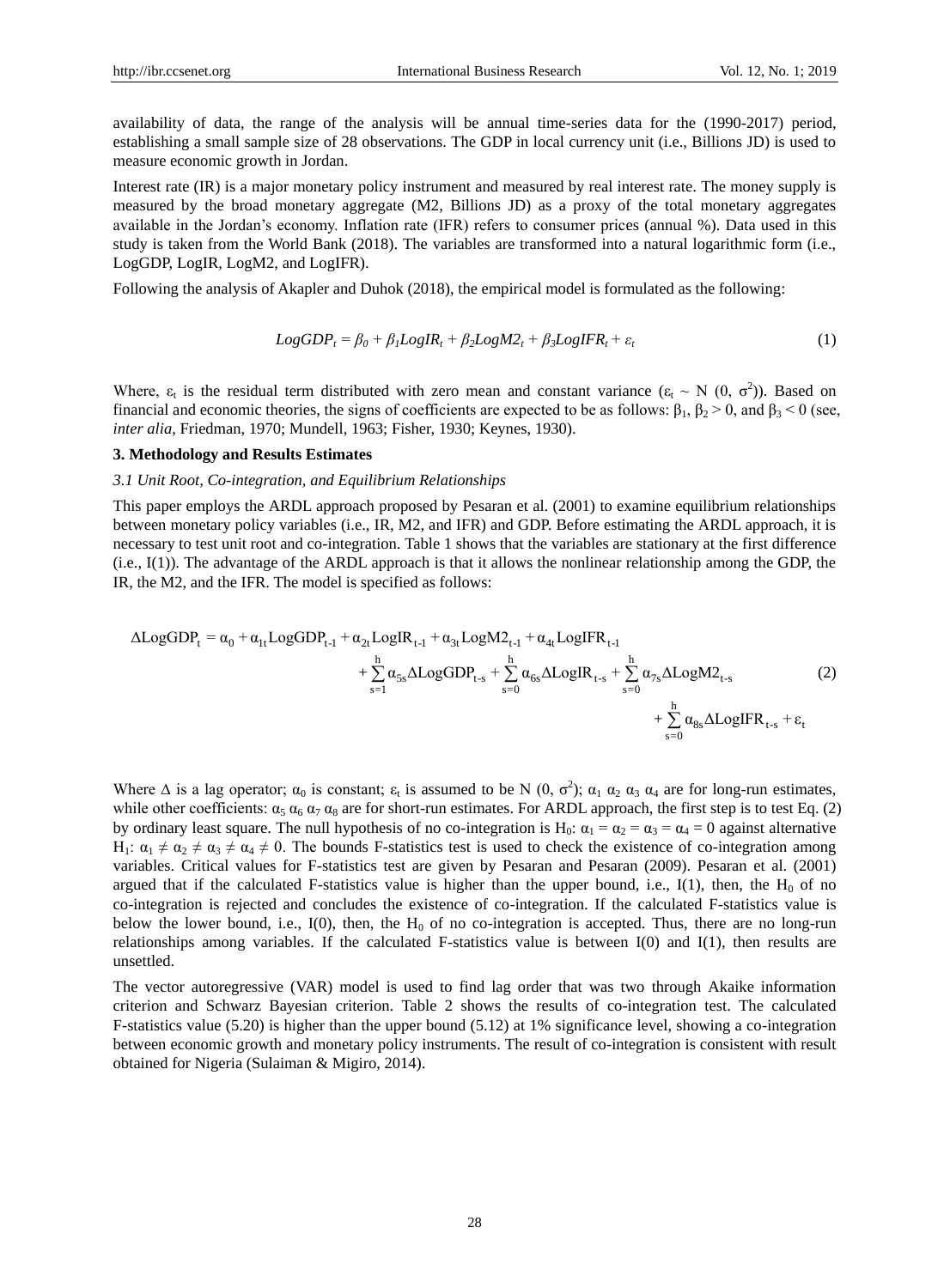| Variable   |         | t-statistic                   |         | Critical-value |         |  |  |
|------------|---------|-------------------------------|---------|----------------|---------|--|--|
|            | I(0)    |                               | 1%      | 5%             | 10%     |  |  |
| $LogGDP_t$ | $-1.31$ | $-5.10$                       |         |                |         |  |  |
| $LogIR_t$  | $-2.22$ | $-3.25***$                    | $-4.20$ | $-3.52$        | $-3.19$ |  |  |
| $LogM2_t$  | $-1.71$ | $-3.56^{**}$<br>$-3.36^{***}$ |         |                |         |  |  |
| $LogIFR_1$ | $-2.47$ |                               |         |                |         |  |  |

#### Table 1. Results of Unit Root Test

*Notes.* (1) *\*, \*\*, \*\*\** represent the significance at 1%, 5%, and 10% levels, respectively. (2) The analysis of unit root test is conducted using Augmented Dickey-Fuller test. (3) Source: Author's estimations using E-views software package 9.0.

Table 2. Results of Co-integration Test

| Empirical model                              | Calculated F-statistics value | Tabulated F-statistics values |      |      |      |      |      |  |
|----------------------------------------------|-------------------------------|-------------------------------|------|------|------|------|------|--|
|                                              |                               |                               | 1%   |      | 5%   |      | 10%  |  |
| $LogGDP_t = f (LogIR_t, LogM2_t, LogIFR_t).$ | $5.20^{\circ}$                |                               | I(0) | I(1) | I(0) | I(1) | I(0) |  |
|                                              |                               |                               | 3.82 | 4.05 | 2.85 | 3.57 | 2.43 |  |

*Notes.* (1) The tabulated F-statistics values were retrieved from Pesaran and Pesaran (2009, Case II: intercept and no trend, p. 544). (2) *\** denotes the significance at 1% level. (3) The computed F-statistic value was obtained from Micro−Fit software package 5.1.

Once co-integration is well-known, the next step is to estimate equilibrium relationships between economic growth and monetary policy variables. In Table 3, the long-run and short-run results show that all variables have positive impact on economic growth except inflation rate. These results are similar to the results obtained for Vietnam (Anwar and Nguyen, 2018), Canada (Champagne and Sekkel, 2018), and Turkey (Varlik and Berument, 2017).

Table 3. ARDL Estimation Results

| Variable                       | Coefficient                   |
|--------------------------------|-------------------------------|
| Constant term                  | $-2.501(0.596)$               |
| Long-run:                      |                               |
| $LogIR_{t-1}$                  | $8.132^*(0.009)$              |
| $LogM2_{t-1}$                  | $7.506^{**}$ (0.015)          |
| $LogIFR_{t-1}$                 | $-3.546***(0.053)$            |
| Short-run:                     |                               |
| $\Delta$ LogIR <sub>t-1</sub>  | $2.126$ <sup>**</sup> (0.011) |
| $\Delta$ Log $M2_{t-1}$        | $3.461^{**} (0.025)$          |
| $\Delta$ LogIFR <sub>t-1</sub> | $-5.799***(0.059)$            |

*Notes.* (1) P-values in parentheses. (2) *\*, \*\*, \*\*\** represent 1%, 5%, and 10% levels of significance, respectively. (3) Source: Author's estimations using E-views software package 9.0.

Table 4. Results of Diagnostic Tests

| Diagnostic tests | Null Hypotheses $(H_0)$                   | F-statistics value             | Decision     |
|------------------|-------------------------------------------|--------------------------------|--------------|
| Normality        | Error terms aren't N $(0, \sigma^2)$      | $6.52$ <sup>**</sup> $(0.022)$ | Reject $H_0$ |
| Ramsey reset     | Empirical model isn't correctly specified | $4.51$ <sup>**</sup> (0.034)   | Reject $H_0$ |
| Homoscedasticity | Heteroskedasticity problem                | $7.76^*(0.010)$                | Reject $H_0$ |

*Notes.* (1) P-values in parentheses. (2)  $*$  and  $**$  represent 1% and 5% levels of significance, respectively. (3) Source: Author's estimations using Micro−Fit software package 5.1.

Inflation is a double-edge sword, that it can be beneficial to economic growth but at the same time, it may adversary affect. Thus, it's necessary to follow the strategy of moderation to control inflation in order to have a positive effect on economic growth. The mechanisms used by central bank are money supply and interest rate. That is, money supply is the main economic engine, while interest rate is considered an important tool to motivate investors. Results of diagnostic tests in Table 4 confirm that Eq. (2) is free from heteroskedasticity problem, correctly specified, and residuals are normally distributed.

#### *3.2 The VECM Granger Causality*

Once co-integration is confirmed among variables, it is necessary to employ the VECM instead of VAR model. The negative and significant error correction term (Ect) shows long-run causal relationships, while the F-statistics test illustrates the short-run causality. Eq. (2) can be transformed into an error correction model: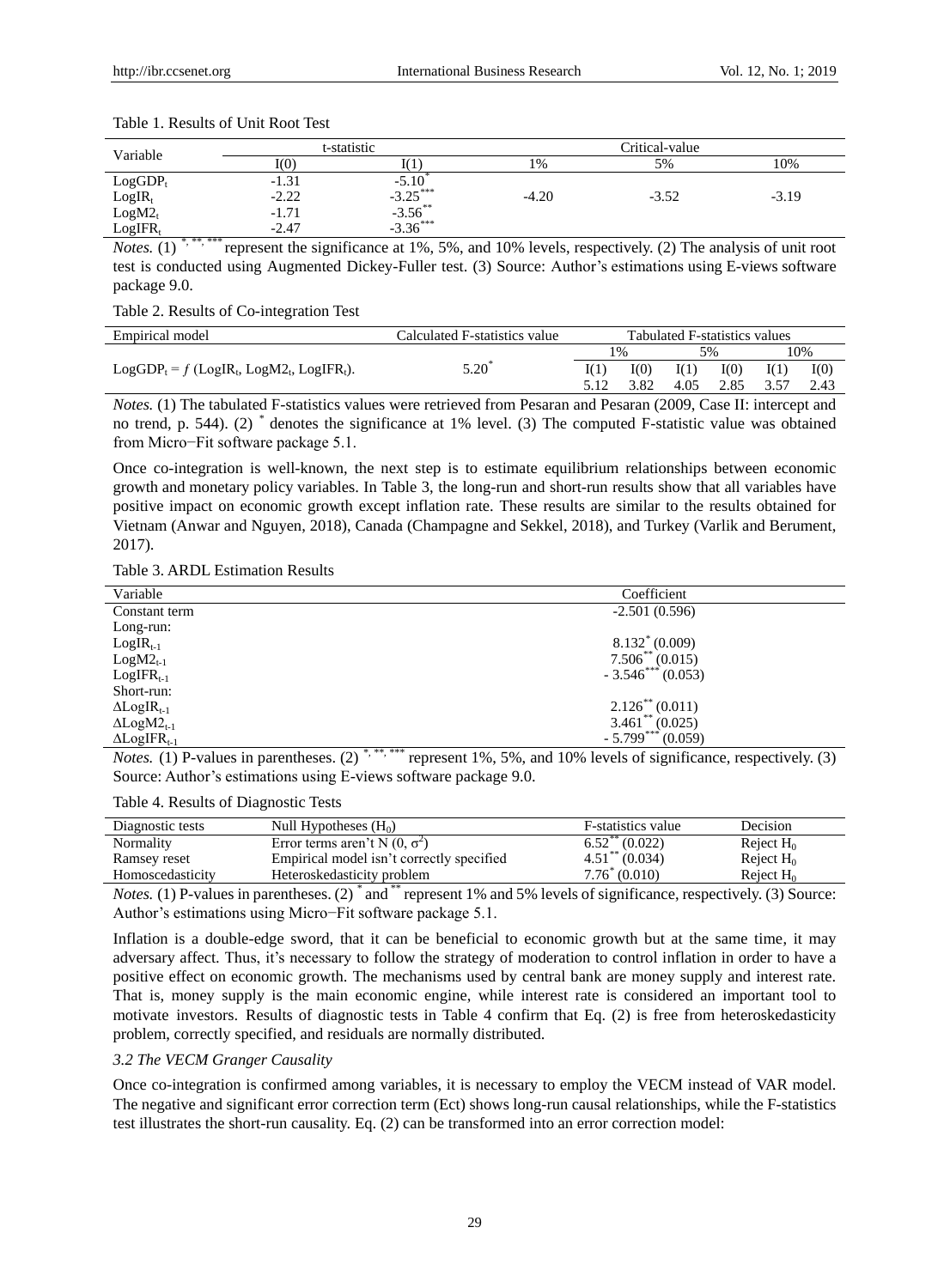<sup>t</sup> 1t 11t 14t 1t 12t 13t h <sup>t</sup> 2t 21t 24t 2t 22t 23t <sup>t</sup> 3t 31t 34t 3t s=0 32t 33t <sup>t</sup> 4t 41t 44t 42t 43t t-s ΔLogGDP α δ δ β <sup>δ</sup> <sup>δ</sup> LogGDP ΔLogIR α δ δ β <sup>δ</sup> <sup>δ</sup> LogIR = + + ΔLogM2 LogM2 α δ δ β <sup>δ</sup> <sup>δ</sup> ΔLogIFR α δ δ <sup>δ</sup> <sup>δ</sup> LogIFR 1t 2t t-1 3t 4t 4t ε ε E ct + ε β ε (3)

Where  $\alpha_{it}$  (i= 1,….. 4) denote the intercept terms;  $\delta_{it}$  (i,j= 1,…… 4) represent the coefficients to test the H<sub>0</sub> of no Granger causality in short-run;  $\beta_{it}$  (i= 1,….. 4) denote the coefficients of (Ect<sub>t-1</sub>)s. These coefficients test the H<sub>0</sub> of no Granger bidirectional causality in long-run. The results of VECM Granger causality analysis are given in Table 5. There are bidirectional causal relationships between economic growth and monetary policy tools in long-run and short-run. These results are same to the results obtained by Srithilat and Sun (2017) for Laos. The highly significance and negative error correction term confirms the co-integration among variables. For the first model (i.e., economic growth), the error correction term is highly significance at 1% level and register -0.80.

Table 5. Results of VECM Granger Causality Analysis

|                              | Sources of causation  |                         |                       |                              |                        |
|------------------------------|-----------------------|-------------------------|-----------------------|------------------------------|------------------------|
| Dependent variables          | Short-run             |                         |                       |                              | Long-run               |
|                              | $\Delta LogGDP_t$     | $\Delta$ LogIR.         | $\Delta$ LogM $2_{t}$ | $\Delta$ LogIFR,             | $\text{Ect}_{t-1}$     |
| $\Delta LogGDP_t$            |                       | $5.75^{\degree} (0.01)$ | $6.65^{\circ}(0.01)$  | 5.3<br>(0.02)                | $-0.80$ (.01)          |
| $\Delta$ LogIR <sub>t</sub>  | $9.3^*(0.01)$         |                         | $7.4^{\degree}(0.01)$ | $5.2^{**}(0.02)$             | $-0.70^{\circ}(.01)$   |
| $\Delta$ LogM $2_{t}$        | $8.1^{\degree}(0.01)$ | $6.3^*(0.01)$           |                       | $4.4$ <sup>**</sup> $(0.02)$ | $-0.60^{\degree}(.01)$ |
| $\Delta$ LogIFR <sub>t</sub> | $2.3***$<br>(0.03)    | $4.3***$<br>(0.02)      | $1.3***$<br>(0.04)    | -                            | $-0.50$ (.01)          |

*Notes.* (1) P-values in parentheses. (2)  $*$  and  $**$  represent 1% and 5% levels of significance, respectively. (3) Source: Author's estimations using E-views software package 9.0.

#### **4. Conclusions and Policy Recommendations**

The current paper analyzes equilibrium and dynamic causality relationships between economic growth and monetary policy variables (i.e., real interest rate, money supply, and inflation rate). It employs ARDL and VEC models over the (1990-2017) period. The results show the existence of co-integration between economic growth and monetary policy variables. While the results of ARDL approach show that monetary policy variables have positive impact on economic growth in long-run and short-run except inflation rate. In addition, the results of VECM indicate bidirectional causal relationships between economic growth and monetary policy variables in long-run and short-run. A rising from these findings, this paper recommends the following:

- The growth of the economy should be the topmost consideration when implementing monetary policy. Strong macroeconomic policies (i.e., Jordan economic growth plan 2018-2022) should be followed to stabilize the economy.
- The financial sector in Jordan should be more regulated and supervised by ministry of finance and central bank in order to achieve the efficiency of monetary policies.

#### **Acknowledgments**

This work would not have been possible without the financial support of Irbid National University, college of administrative and financial sciences, department of financial and banking sciences, Jordan.

#### **References**

- Akalpler, E., & Duhok, D. (2018). Does monetary policy affect economic growth: evidence from Malaysia. *Journal of Economic and Administrative Sciences, 34*(1), 2-20. https://doi.org/10.1108/JEAS-03-2017-0013
- Ali, S., Irum, S., & Ali, A. (2008). Whether fiscal stance or monetary policy is effective for economic growth in case of South Asian countries. *The Pakistan Development Review, 47*(4). https://doi.org/10.30541/v47i4IIpp.791-799
- Amarasekara, C. (2009). The impact of monetary policy on economic growth and inflation in Sri Lanka. *Central Bank of Sri Lanka Staff Studies, 38*, 1-44. https://doi.org/10.4038/ss.v38i1.1220
- Anwar, S., & Nguyen, L. P. (2018). Channels of monetary policy transmission in Vietnam. *Journal of Policy Modeling, 40*(4), 709-729. https://doi.org/10.1016/j.jpolmod.2018.02.004
- Buigut, S. (2009). Monetary policy transmission mechanism: Implications for the proposed East African Community (EAC) Monetary Union. Retrieved from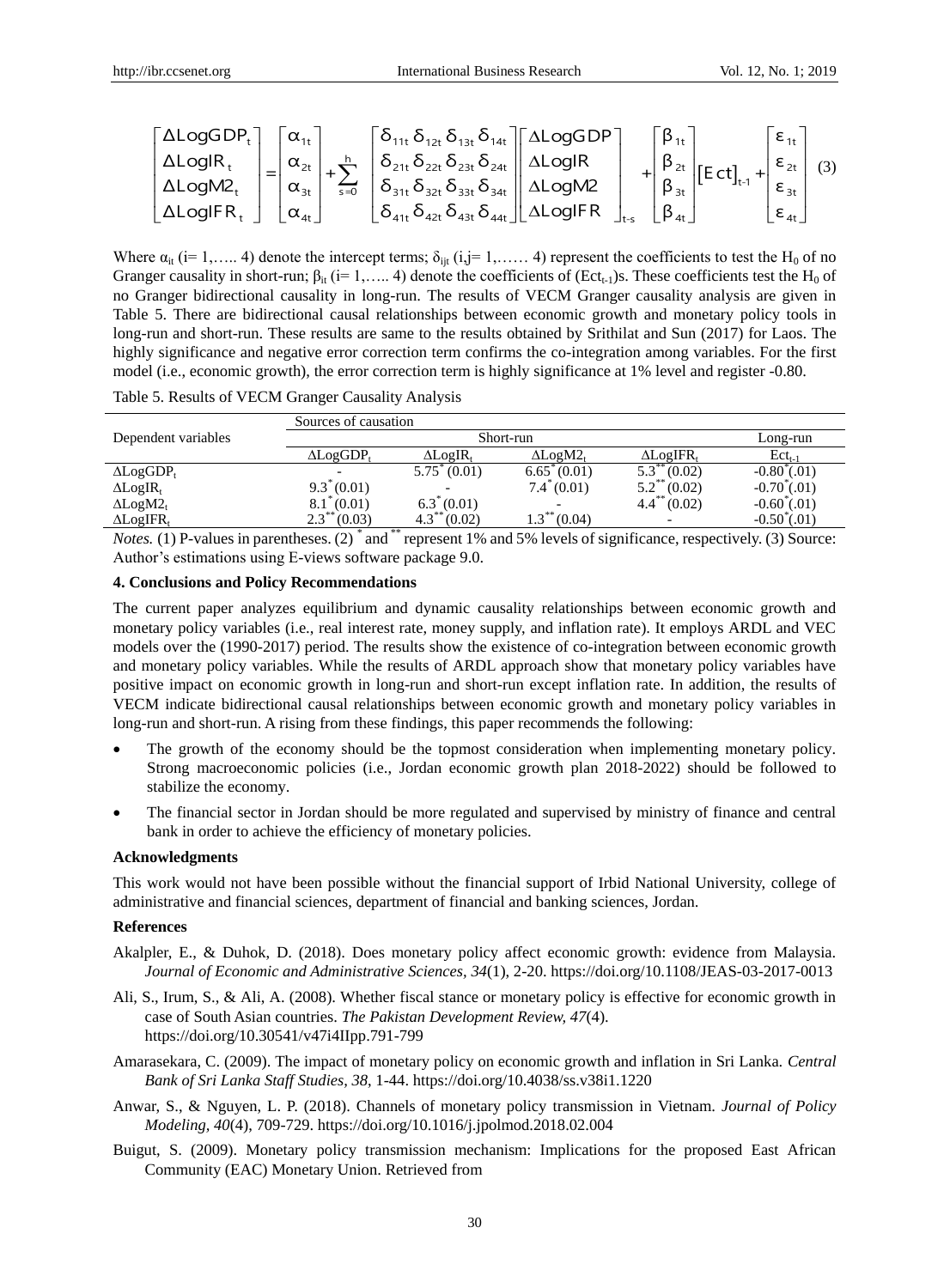<http://www.csae.ox.ac.uk/conferences/2009-EdiA/paperlist>

- Champagne, J., & Sekkel, R. (2018). Changes in monetary regimes and the identification of monetary policy shocks: narrative evidence from Canada. *Journal of Monetary Economics, in press*. <https://doi.org/10.1016/j.jmoneco.2018.06.002>
- Chaudhry, I. S., Qamber, Y., & Farooq, F. (2012). Monetary policy, inflation and economic growth in Pakistan: Exploring the co-integration and causality relationships. *Pakistan Journal of Commerce and Social Science, 6*(2), 332-347.

https://www.semanticscholar.org/paper/Monetary-Policy-%2C-Inflation-and-Economic-Growth-in-Chaudhr y/1c96ad72220ba1014755779d9432c56db6b983ca

- Coibion, O. (2011). Are the effects of monetary policy shocks big or small? *NBER Working Paper*: 17034. Cambridge, M.A. https://www.jstor.org/stable/41426399
- Fasanya, I. O., Onakoya, A. B. O., & Agboluaje, M. A. (2013). Does monetary policy influence economic growth in Nigeria? *Asian Economic and Financial Review, 3*(5), 635-646. http://www.aessweb.com/pdf-files/635-646.pdf
- Fisher, I. (1930). The Theory of Interest, *the Online Library of Liberty, Liberty Fund Inc., 2005, Macmillan Company.* Retrieved from <http://oll.libertyfund.org/Home3/index.php>
- Friedman, M. (1970). A theoretical framework for monetary analysis, *Journal of Political Economy, 78*(2), 193-238. https://msuweb.montclair.edu/~lebelp/FriedmanMonetaryAnalysisJPE1970March.pdf
- Havi, E. D. K., & Enu, P. (2014). The effect of fiscal policy and monetary policy on Ghana's economic growth: which policy is more potent? *International Journal of Empirical Finance, 3*(2), 61-75. https://ideas.repec.org/a/rss/jnljef/v3i2p3.html
- Jordan Economic Growth Plan Report (2018). The Jordan Economic Growth Plan 2018-2022 (JEGP), retrieved from[: http://egp.jo/en,](http://egp.jo/en) accessed on October 2018.
- Kamaan, C. K. (2014). The effect of monetary policy on economic growth in Kenya. *International Journal of Business and Commerce, 3*(8), 11-24. https://www.ijbcnet.com/3-8/IJBC-14-3802.pdf
- Kareem, R. O., Afolabi, A. J., Raheemand, K. A., & Bashir, N. O. (2013). Analysis of Fiscal and Monetary Policies on Economic Growth: Evidence from Nigerian Democracy. *Current Research Journal of Economic Theory, 5*(1), 11-19. http://maxwellsci.com/print/crjet/v5-11-19.pdf
- Keynes, J. M. (1930). *A Treatise on Money, the Collected Writings of John Maynard Keynes*. Treatise on money: the collected writings of John Maynard Keynes, 6. https://doi.org/10.1017/UPO9781139520171
- Khabo, V., & Harmse, C. (2005). The impact of monetary policy on economic growth of a small open economy: the case of South Africa. *South African Journal of Economic and Management Sciences, 8*(3), 348-362. https://sajems.org/index.php/sajems/article/view/1201
- Lashkary, M., & Kashani, H. B. (2011). The Impact of Monetary Variables on Economic Growth in Iran: A Monetarists' Approach. *World Applied Sciences Journal, 15*(3), 449-456. https://pdfs.semanticscholar.org/ec51/5675d6573c4405a5e858976275cf433b867f.pdf
- Monteil, P., Adam, C., & O'Conell, S. (2012). Financial architecture and the monetary transmission mechanism in Tanzania. *CSAE Working Paper WPS*, 03. https://www.theigc.org/publication/financial-architecture-and-the-monetary-transmission-mechanism-in-tan zania
- Mundell, R. (1963). Capital mobility and stabilization policy under fixed and flexible exchange rates. *Canadian Journal of Economics and Political Science, 29*, 475-485[. https://doi.org/10.2307/139336](https://doi.org/10.2307/139336)
- Obeid, R., & Awad, B. (2017). Effectiveness of monetary policy instruments on economic growth in Jordan using vector error correction model. *International Journal of Economics and Finance, 9*(11), 194-206. http://www.ccsenet.org/journal/index.php/ijef/article/view/70569
- Pesaran, B., & Pesaran, M. H. (2009). *Time series econometrics using micro fit 5.0*. Oxford University Press, UK. https://www.amazon.com/Time-Econometrics-using-Microfit-5-0/dp/B01A65ABJI
- Pesaran, M. H., Shin, Y., & Smith, R. J. (2001). Bounds testing approaches to the analysis of level relationships. *Journal of Applied Econometrics, 16*(3), 289-326.<https://doi.org/10.1002/jae.616>
- Rafiq, S. M., & Mallick, K. S. (2008). The effect of monetary policy on output in EMU3: a sign restriction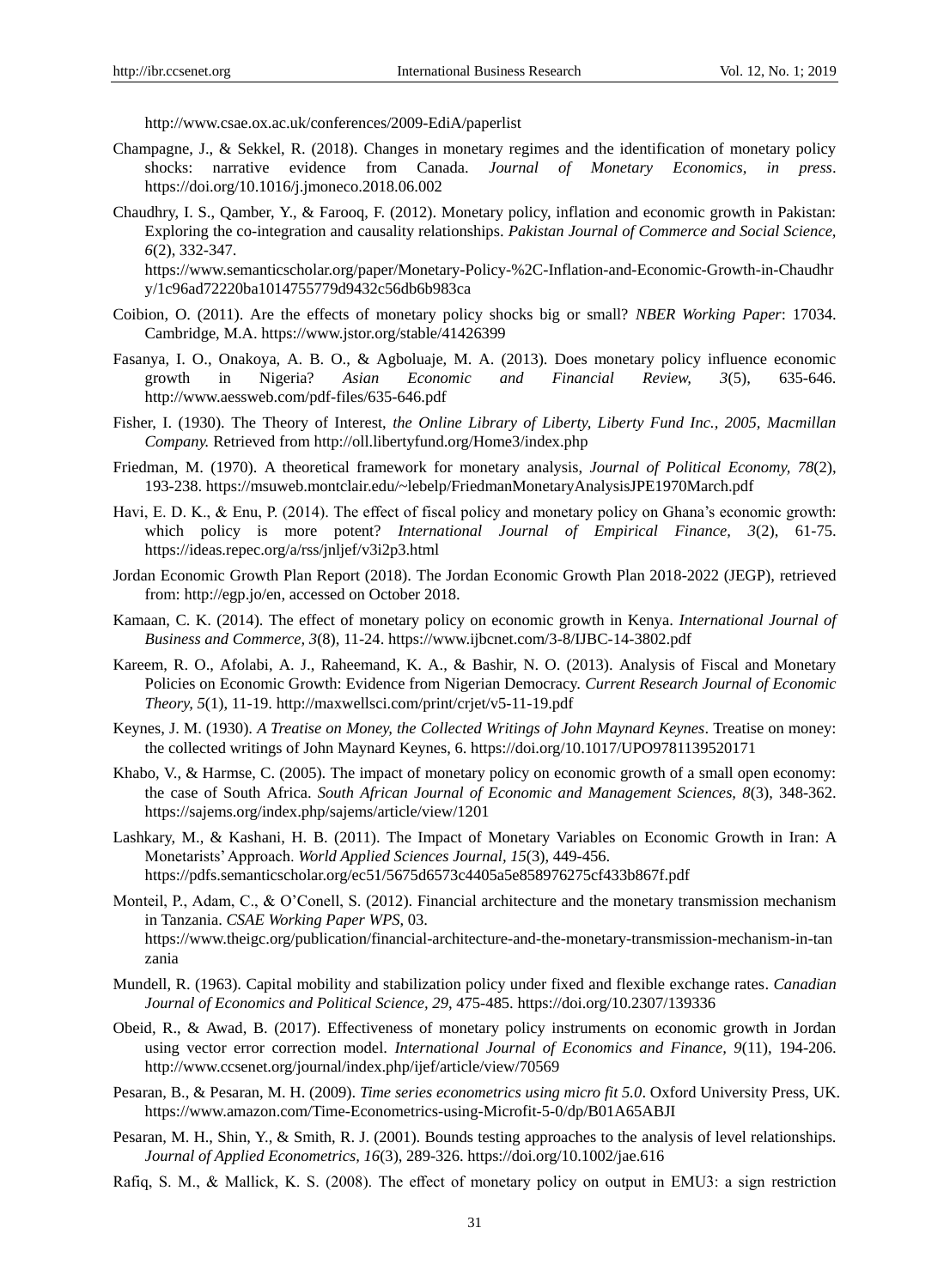approach. *Journal of Macroeconomics, 30*(4), 1756-1791.<https://doi.org/10.1016/j.jmacro.2007.12.003>

- Soufan, T. (2013). The causal relationship between monetary policy and economic growth in Jordan during the period 1978-2010. *Interdisciplinary Journal of Contemporary Research in Business, 5*(8), 56-67. https://www.zuj.edu.jo/wp-content/staff-research/economic/dr.Thikraiat-Soufan/3.pdf
- Srithilat, K., & Sun, G. (2017). The Impact of Monetary Policy on Economic Development: Evidence from Lao PDR. *Global Journal of Human-Social Science, 17*(2), version 1. https://ideas.repec.org/p/pra/mprapa/79369.html
- Sulaiman, L. A., & Migiro, S. O. (2014). The nexus between monetary policy and economic growth in Nigeria: a causality test. *Public and Municipal Finance, 3*(2), 35-40. https://businessperspectives.org/images/pdf/applications/publishing/templates/article/assets/5868/PMF\_201 4\_02\_Sulaiman.pdf
- Suleiman, D. M., Wasti, S. K. A., Lal, I., & Hussain, A. (2009). An empirical investigation between money supply government expenditure, output and prices: the Pakistan evidence. *European Journal of Economics, Finance and Administrative Sciences, 17*, 60-68. https://www.econ-jobs.com/research/52433-An-Empirical-Investigation-between-Money-Supply-Governme nt-Expenditure-Output--Prices-The-Pakistan-Evidence.pdf
- Varlik, S., & Berument, M. H. (2017). Multiple policy interest rates and economic performance in a multiple monetary-policy-tool environment. *International Review of Economics & Finance, 52*, 107-126. <https://doi.org/10.1016/j.iref.2017.10.004>
- Vinayagathasan, T. (2013). Monetary policy and the real economy: A Structural VAR Approach for Sri Lanka. *National Graduate Institute for Policy Studies, 13*(13), 1-31. http://www.grips.ac.jp/r-center/en/discussion\_papers/13-13/
- World Bank (2018). World development indicators database. Retrieved from <https://data.worldbank.org/?locations=JO-XT>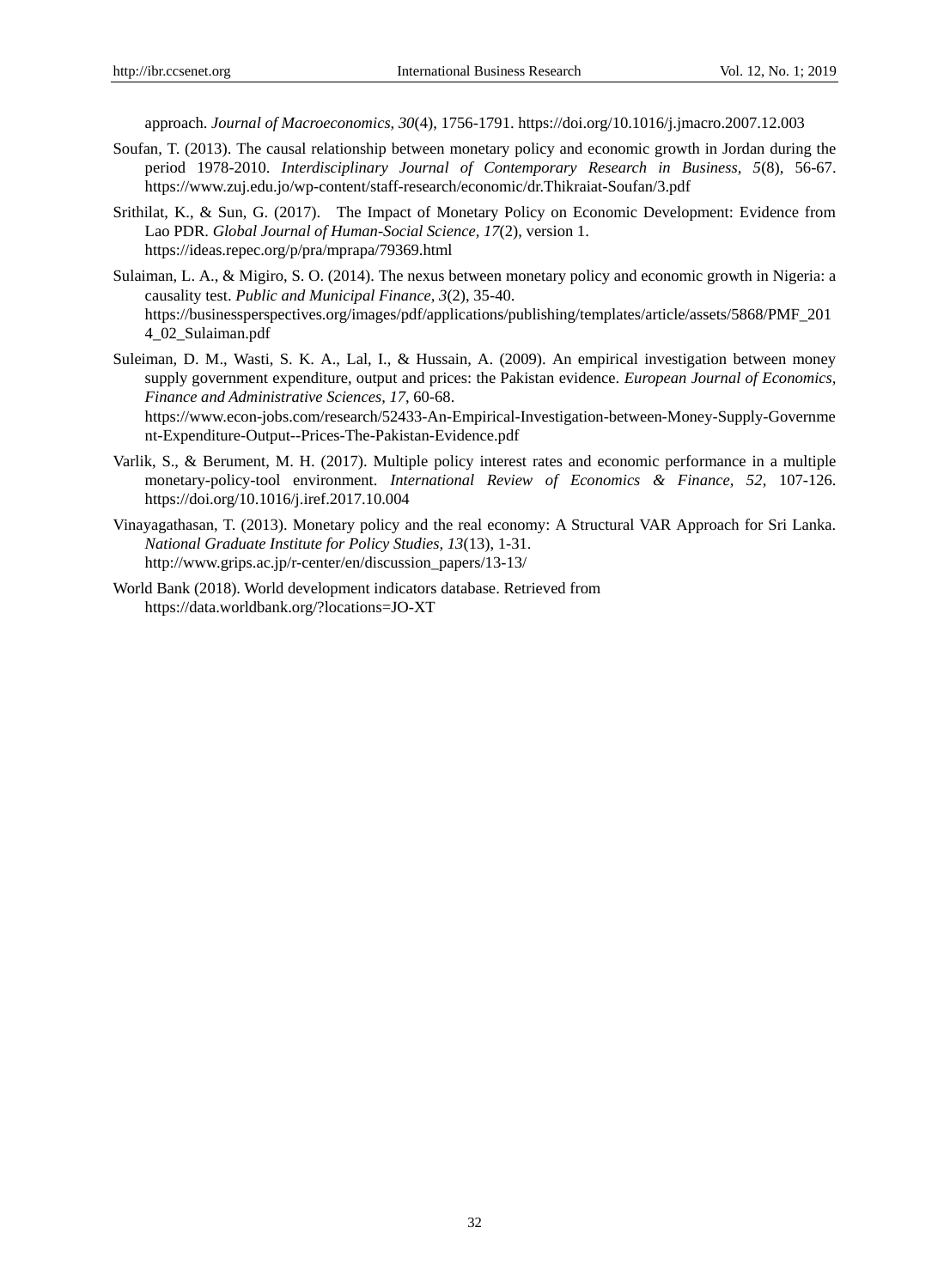

Appendix A. Time Trend of Economic Growth Rate in Jordan over the (1990-2017) period

Appendix B. Time Trend of Real Interest Rate in Jordan over the (1990-2017) period



Appendix C. Time Trend of Money Supply in Jordan over the (1990-2017) period